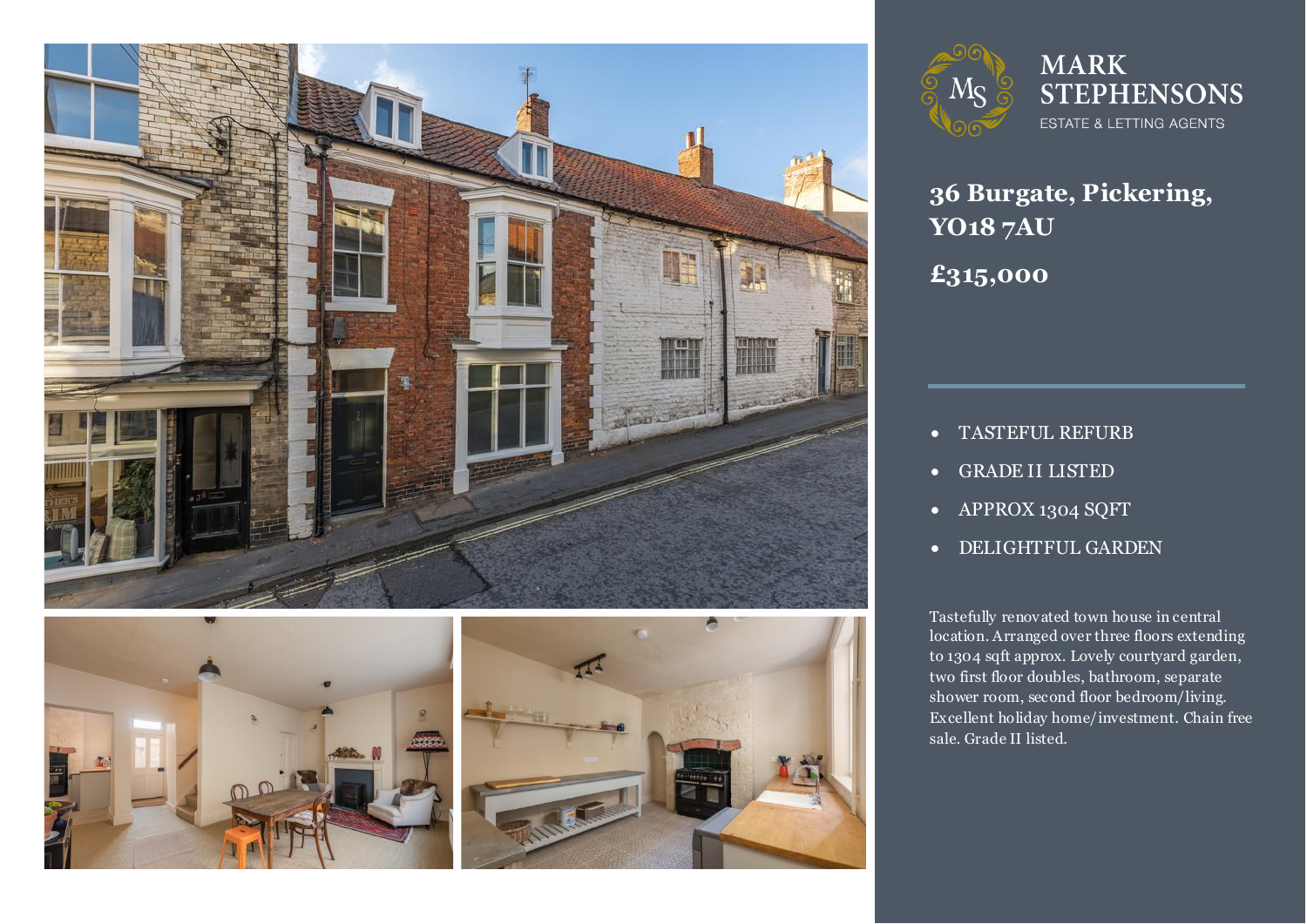

#### GROUND FLOOR

#### LOCATION

A thriving market town at the foot of the North York Moors National Park, Pickering has some of the most picturesque scenery in the country on its doorstep. With the coast only 30 minutes away and the city of York, a 40 minute drive, this pretty town offers an abundance of traditional bakers, butchers and grocers alongside two supermarkets and a plethora of coffee shops and eateries. Popular with tourists, ramblers and cyclists, throughout the year, Pickering hosts a wealth of attractions and recreational facilities including The North York Moors Steam Railway, Pickering Castle and the Great Dalby Forest with its wide range of outdoor pursuits for all ages.

BAND  $B = \pounds 1577.96$  per annum

#### **SERVICES**

All mains services are connected to this property.

#### SITTING ROOM

Large front window. Front door. Open fire and surround. Walk-in under-stairs storage cupboard. Radiator. Stairs off to the first floor.

#### **KITCHEN**

Belfast sink and cupboard below. Housing space for range-style cooker. Side window. Radiator.

#### UTILITY ROOM

Ideal gas combi-boiler. Space for a washer and tumble-dryer. Small rear window.

#### COUNCIL TAX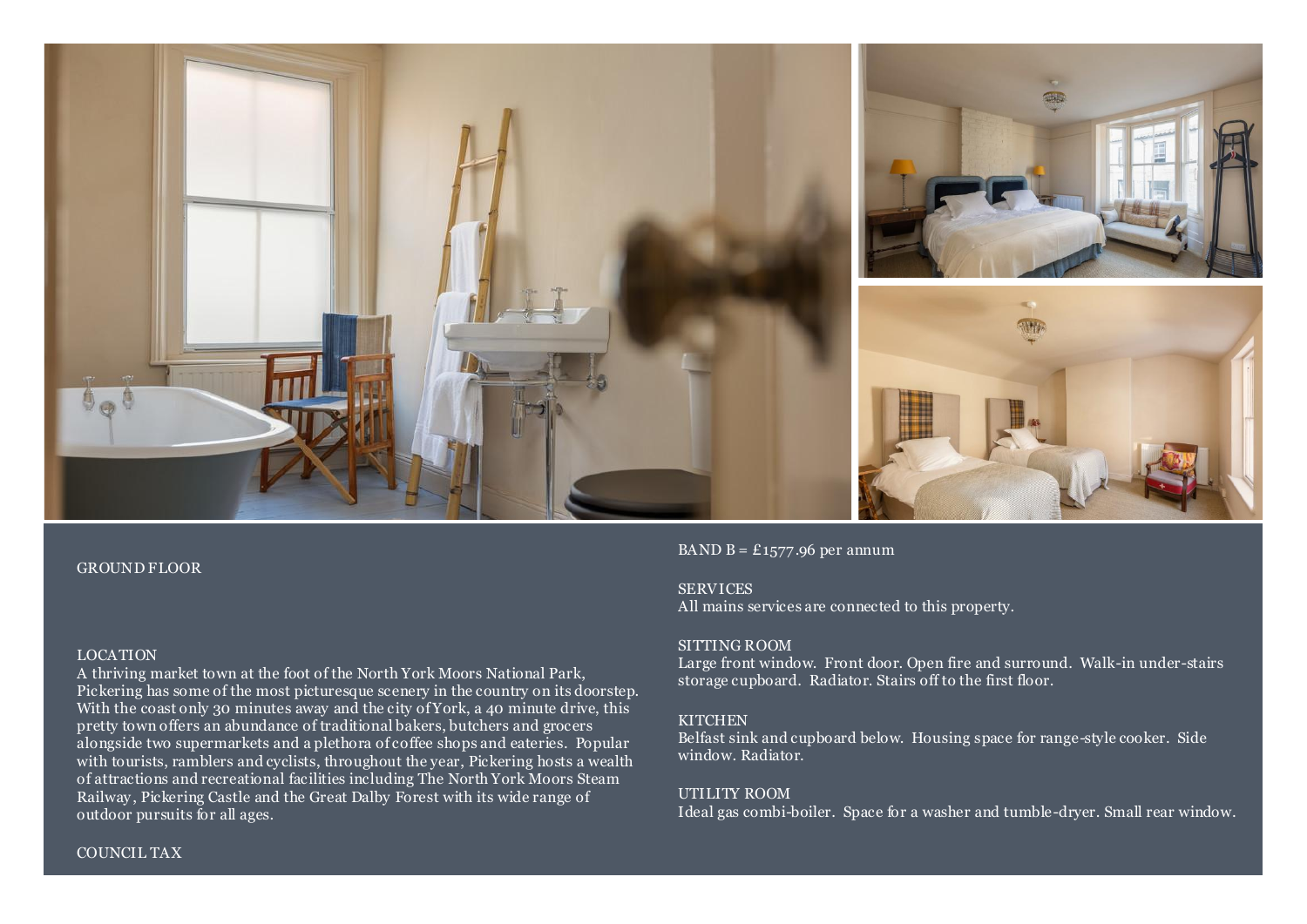



#### FIRST FLOOR

LANDING Sash rear window. Staircase to second floor.

BEDROOM ONE

Bay front-facing window. Radiator.

#### BATHROOM

New traditional style suite. Roll-top bath. Front sash window. Radiator.

BEDROOM 2 Deep walk-in cupboard. Side sash. Radiator.

SHOWER ROOM New two-piece suite and walk-in cubicle. Side window. Radiator.

### SECOND FLOOR

BEDROOM THREE/LIVING SPACE Full width exposed trusses. Two secondary-glazed front windows. Two radiators.

### OUTSIDE SPACE

Flush to the pavement at the front onto Burgate. A rear door next to the utility room leads out to the rear including a stone-flagged area with two sheds. Opening to a walled courtyard garden to flags, cobbles and raised beds.